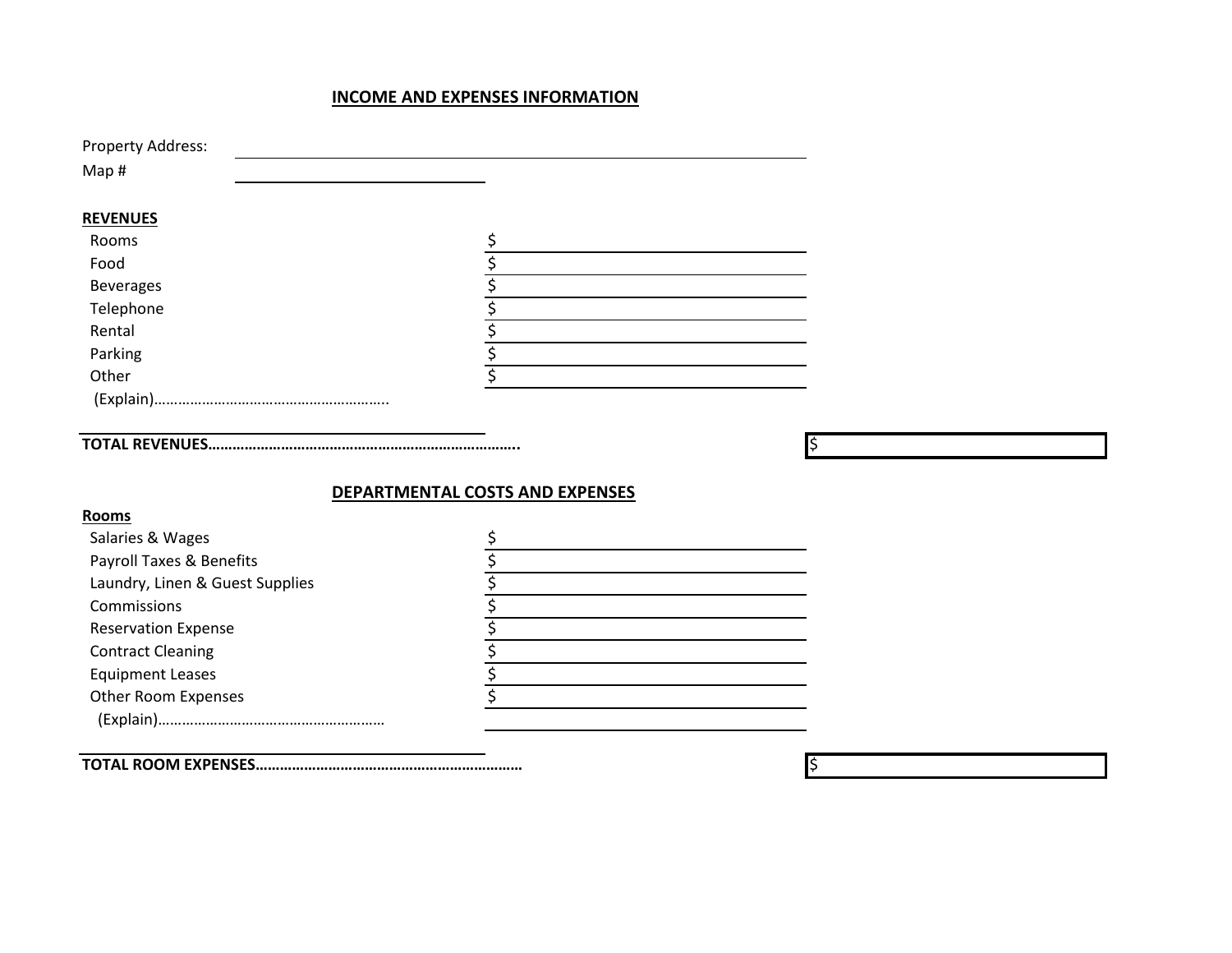| Food & Beverages |
|------------------|
|------------------|

| Salaries & Wages                          |     |
|-------------------------------------------|-----|
| Payroll Taxes & Benefits                  |     |
| Laundry, Linen & Guest Supplies           |     |
| China, Glassware, Silver & Linen          |     |
| <b>Contract Cleaning</b>                  |     |
| Cost of Goods (Food & Bev)                |     |
| <b>Equipment Leases</b>                   |     |
| <b>Other Operating Costs</b>              |     |
|                                           |     |
|                                           |     |
|                                           |     |
| <b>Telephone</b>                          |     |
| <b>Telephone Expenses</b>                 |     |
| <b>Telephones Leases</b>                  |     |
|                                           | ¦\$ |
|                                           |     |
| <b>Other Departmental Expenses</b>        |     |
|                                           | \$  |
|                                           |     |
|                                           |     |
| <b>UNDISTRIBUTED OPERATING EXPENSES</b>   |     |
| <b>Administrative and General</b>         |     |
| Payroll & Administration                  |     |
| Legal & Accounting Fees                   |     |
| <b>Other Administrative Expenses</b>      |     |
|                                           |     |
|                                           |     |
| TOTAL ADMINISTRATIVE AND GENERAL EXPENSES |     |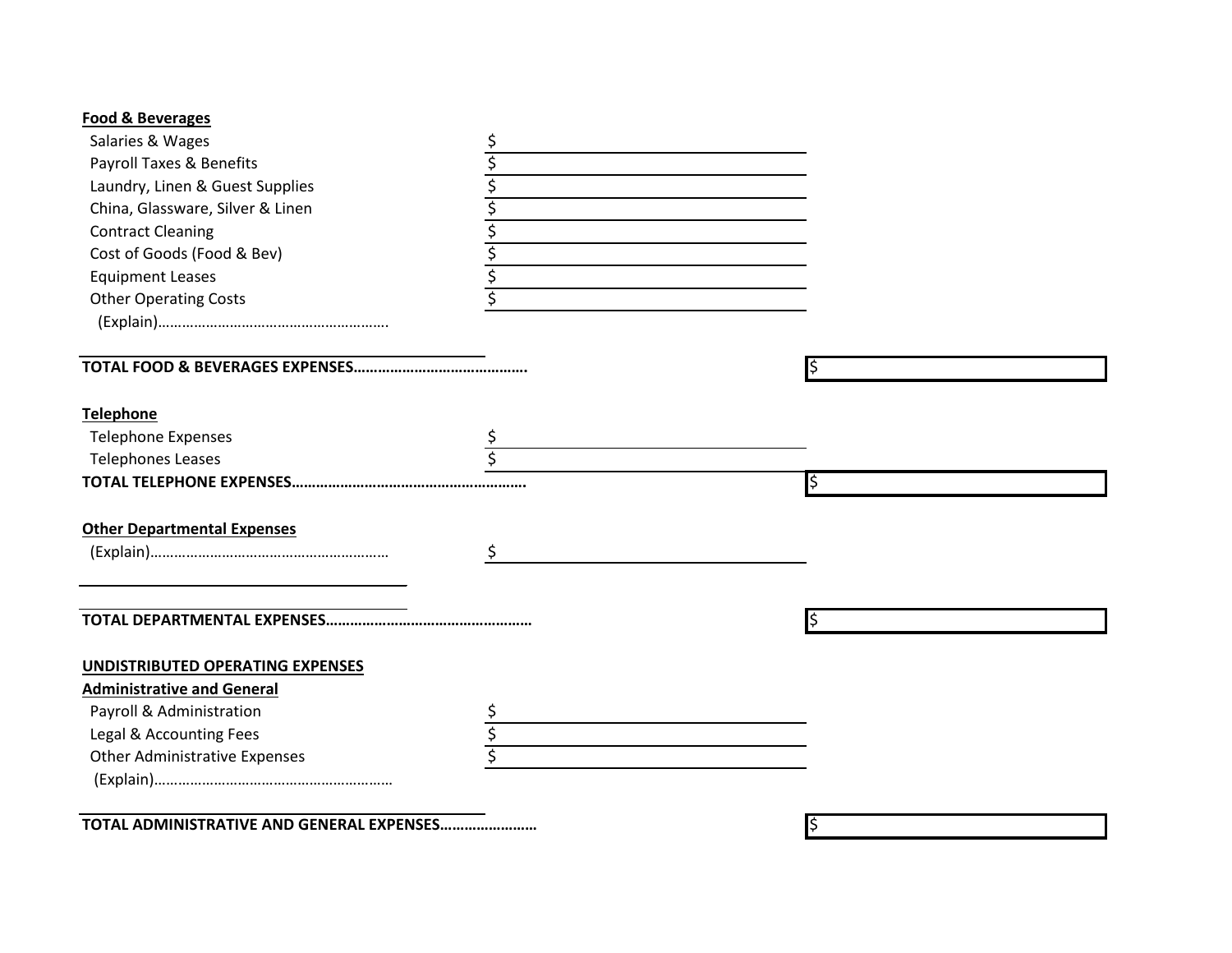| Management |
|------------|
|------------|

| <b>Base Fee</b>                                         | \$       |  |
|---------------------------------------------------------|----------|--|
| <b>Incentive Fee</b>                                    | \$       |  |
|                                                         |          |  |
|                                                         |          |  |
|                                                         |          |  |
|                                                         |          |  |
| <b>Marketing</b>                                        |          |  |
| Salaries, Wages & Benefits                              |          |  |
| Advertising                                             |          |  |
| Franchise Fee                                           |          |  |
|                                                         |          |  |
|                                                         |          |  |
|                                                         |          |  |
|                                                         |          |  |
|                                                         |          |  |
|                                                         |          |  |
|                                                         |          |  |
| <b>Property Operations &amp; Maintenance</b>            |          |  |
| Payroll                                                 | \$       |  |
| Supplies                                                |          |  |
| <b>HVAC Repairs</b>                                     |          |  |
| <b>Electric Repairs</b>                                 |          |  |
|                                                         |          |  |
| <b>Plumbing Repairs</b>                                 |          |  |
| Elevator Repairs/Maintenance<br><b>Exterior Repairs</b> | \$       |  |
|                                                         |          |  |
| Roof Repairs<br>Miscellaneous Repairs                   | \$<br>\$ |  |

**TOTAL PROPERTY OPERATIONS AND MAINTENANCE…………………** \$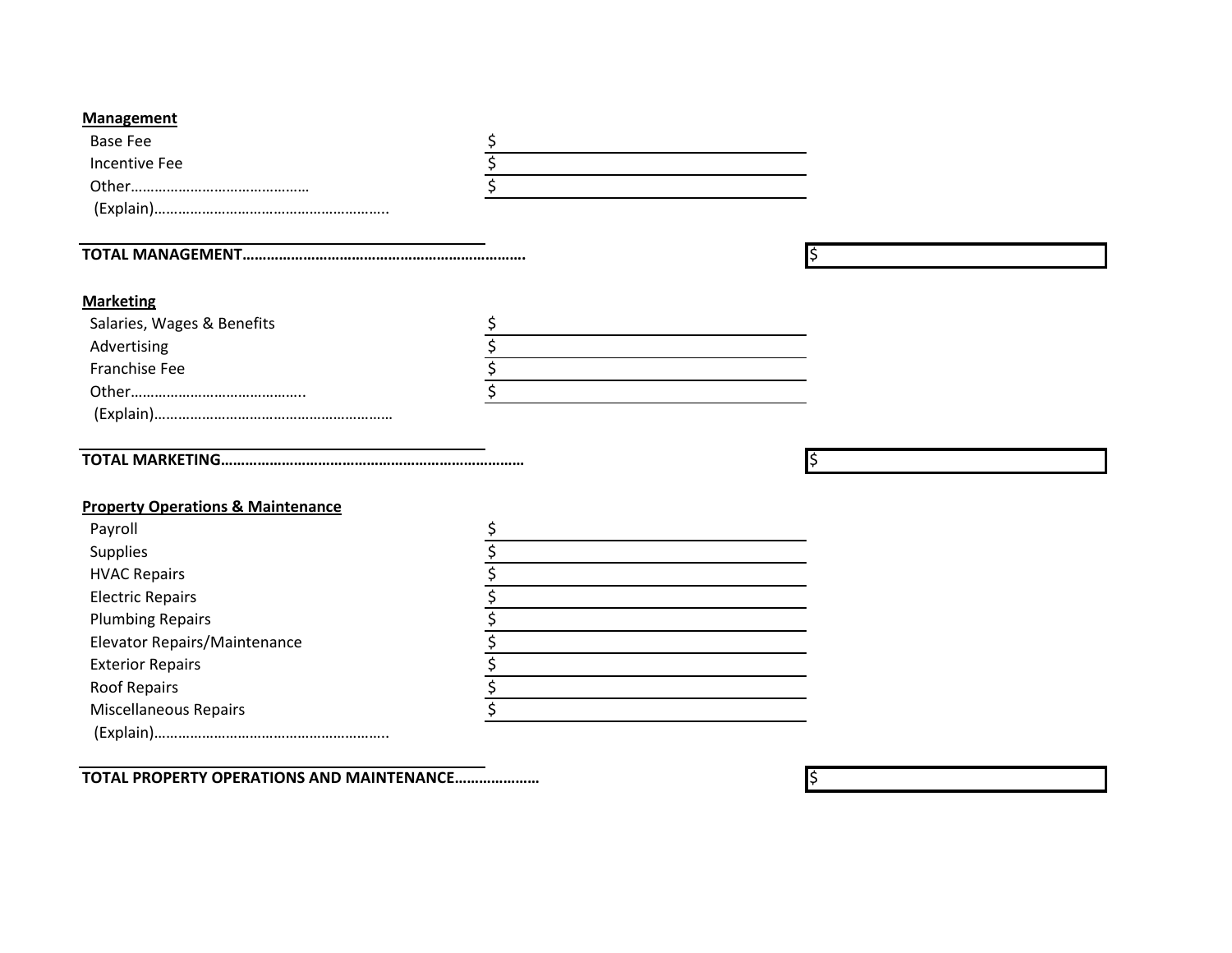## **Energy Costs**

| Electricity                                |     |  |
|--------------------------------------------|-----|--|
| Gas                                        |     |  |
| <b>Fuel Oil</b>                            |     |  |
| Water & Sewer                              |     |  |
|                                            | l\$ |  |
| <b>Other Unallocated Expenses</b>          | \$  |  |
|                                            |     |  |
| <b>TOTAL UNIDISTRIBUTED EXPENSES</b>       |     |  |
| <b>Miscellaneous Taxes and Insurance</b>   |     |  |
| <b>Personal Property Taxes</b>             |     |  |
| <b>Business License Tax</b>                |     |  |
| Insurance (Building)                       |     |  |
| Insurance (Contents)                       |     |  |
| <b>Reserves for Replacement</b>            |     |  |
| (Itemize)                                  |     |  |
|                                            |     |  |
| <b>Real Estate Taxes</b>                   |     |  |
| Renovations/Capital Improvements           |     |  |
|                                            |     |  |
|                                            |     |  |
| Total numbers of rooms                     |     |  |
| Capacity of conference/meetings facilities |     |  |
| Average daily room rate achieved           |     |  |